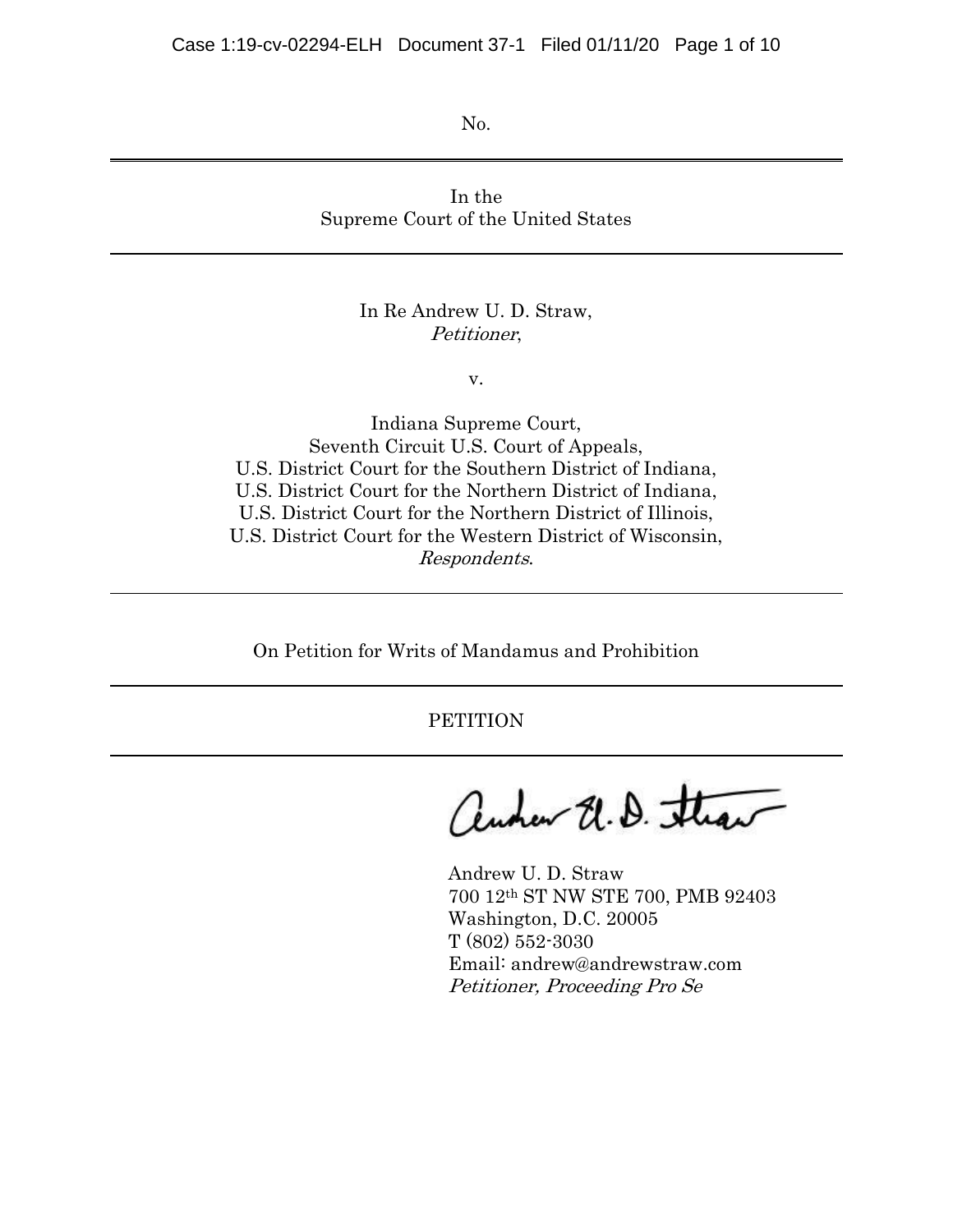I, petitioner Andrew U. D. Straw, seek both mandamus and prohibition relief for the suspension of my 5 law licenses without due process:

#### EXHIBITS

A – Virginia State Bar Dismissal ORDER rejecting Indiana suspension (5 pp.)

### BACKGROUND

- 1. I have mental and physical disabilities from public service, including when a reckless driver broke both of my legs and my pelvis as I drove to the Indiana Supreme Court to work. http://disability.andrewstraw.com provides x-rays of the damage. I was poisoned in utero and as an infant by U.S. Marine Corps base Camp LeJeune in North Carolina, where I was born while my father trained for his Vietnam duty. *Straw v. Wilkie*, 18-7129 (U.S. CAVC); *Straw v.* North Carolina, 7:18-cv-74-D (E.D. N.C.); Straw v. United States, 16-17573- GG (11th Cir. 5/22/2019). I have been granted no benefits or relief.
- 2. I was admitted to practice in Virginia (1999) and Indiana (2002). I was admitted to the bar of the Fourth Circuit U.S. Court of Appeals (1999). I have 4 other bar memberships at the U.S. District Courts in the caption.
- 3. From 2000-2002, I worked at the Indiana Supreme Court as the judicial branch's statistical analyst and I was hired at a staff attorney salary by the Chief Justice of Indiana. I claimed multiple instances of discrimination while I worked at the court in a petition for redress of grievances I filed with the Clerk of the Indiana Supreme Court in August 2014. This filing was refused 2x by the Clerk.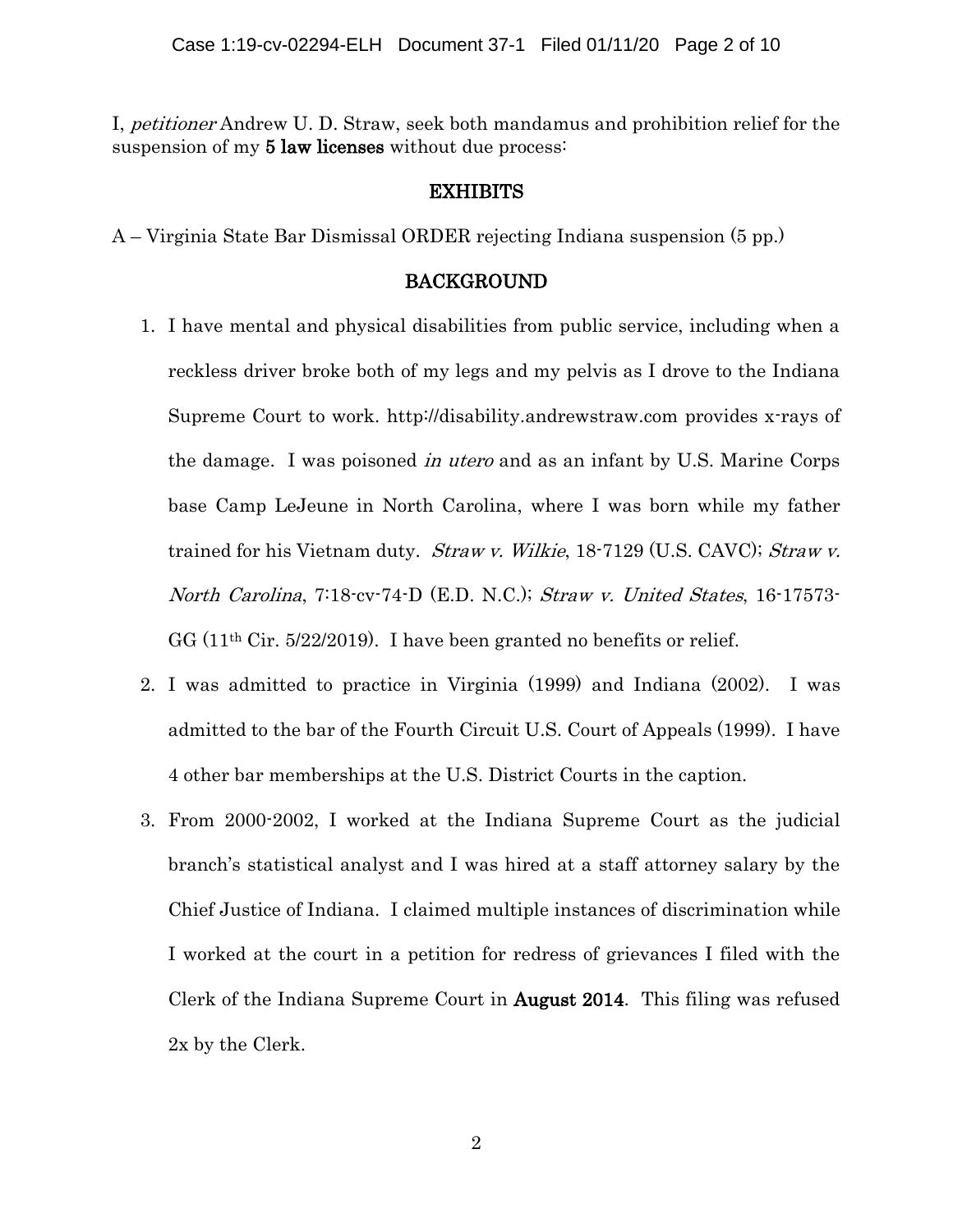- 4. Instead of filing the document as the Clerk was required to do, he sent my petition to the ADA coordinator of the Indiana Supreme Court.
- 5. The ADA coordinator attacked me before ever addressing my petition. She drafted a disciplinary complaint in response to my ADA petition. She first attacked my mental disabilities, calling me incompetent. Then she attacked the contents of my petition, ridiculing it. Then she researched and found the 4 U.S. District Court cases I was pursuing, all for disability-related matters. She proceeded to ridicule these **pending** lawsuits, none of which were final. Straw v. Indiana Supreme Court, et. al., 1:16-cv-3483-SEB (S.D. Ind.  $2/16/2017$  (Dkts. 1-11 & 1-13 – my petition and the disciplinary complaint)
- 6. Please note the citations on my webpage: http://discipline.andrewstraw.com
- 7. The only thing my former employer could find to attack me was 3 of the 4 federal judges using the word "frivolous" to describe a pleading. A verified complaint was filed by the Indiana Attorney Disciplinary Commission in January 2016.
- 8. I filed an answer, longer than the complaint, and a 35-page affidavit shortly after the verified complaint was filed. The hearing officer who the chief justice appointed also happened to be a candidate for a vacancy on the Indiana Supreme Court. He was conflicted from the moment he was chosen.
- 9. The hearing officer was determined that my written pleadings (answer & affidavit) would not decide the matter and so refused to allow me to make a motion to dismiss or any other motion in my defense using those documents. I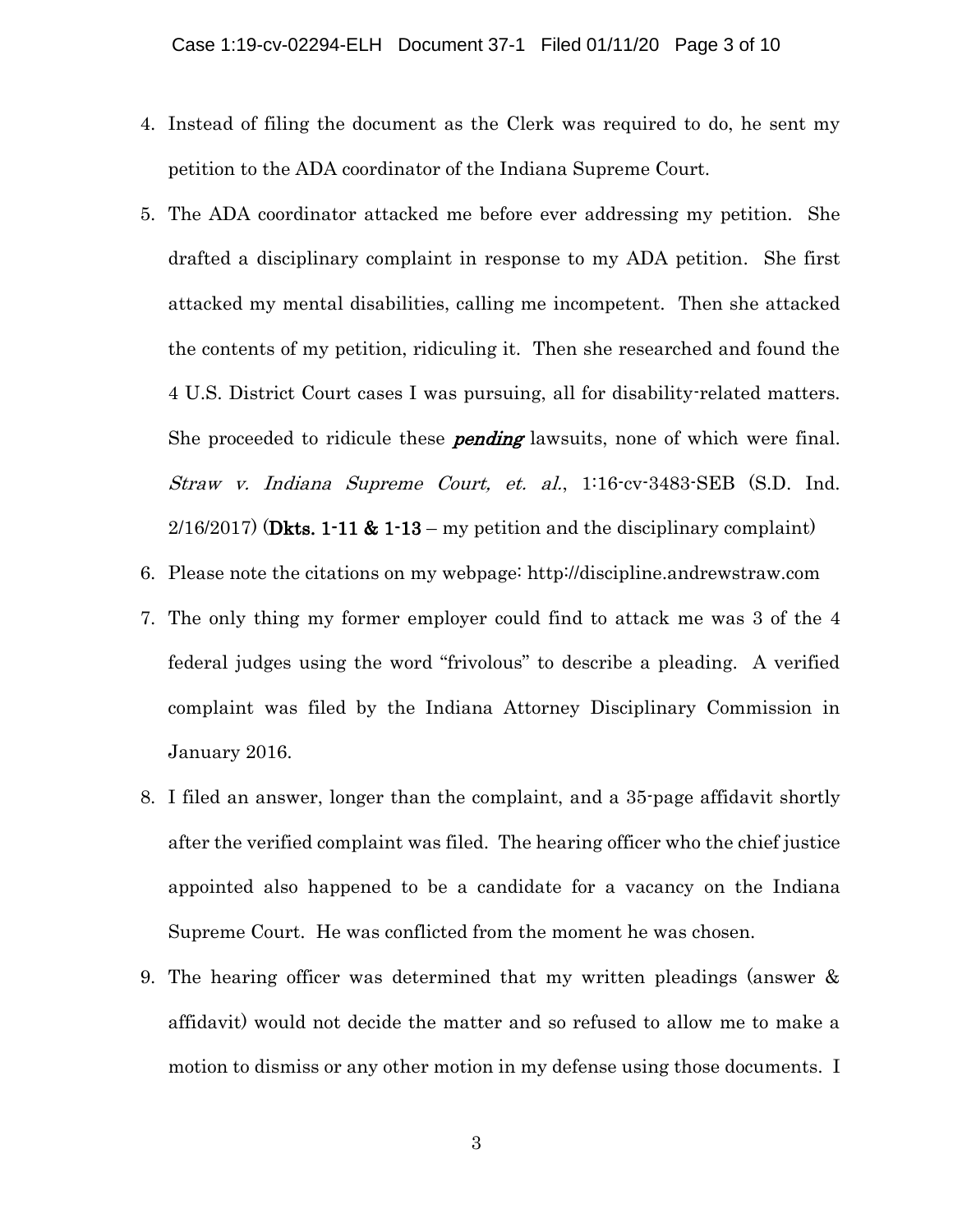refused to participate in his **unfair and conflicted hearing**, which amount to more disability discrimination against me. He held an *in-absentia* hearing and filed his hearing officer report about 6 months after the deadline in the rules. His report barely mentioned my answer and affidavit and puffed up a total lack of any sanction in 4 U.S. District Court cases into a recommendation of suspension without automatic reinstatement.

- 10.I tried to stop this discipline twice in federal court but the federal judges were wholly uncooperative and seemed determined to make sure I could not oppose the discipline. The discipline, in violation of the ADA Titles II & V, was imposed with my federal lawsuit open to stop it. In Re Straw, 68 N.E.3d 1070 (Ind. 2/14/2017).
- 11.Exhibit A is the Virginia State Bar ORDER dismissing the Indiana discipline after a *bona fide* hearing (the only *bona fide* hearing in this matter) mentioning my 1500 pages of evidence, plus the fact that the Indiana discipline was initiated by the ADA coordinator. VSB stated that this factual situation, "had all the grace and charm of a "drive-by shooting." VSB said I met the **clear and** convincing standard and proved I did not deserve discipline in Virginia.
- 12.Four federal courts reciprocally suspended me based on the Indiana suspension but ignoring the VSB dismissal. The highest court where I am admitted, the Fourth Circuit U.S. Court of Appeals, did not reciprocally suspend me or hold any hearing. Virginia is in the Fourth Circuit. Indiana is in the Seventh Circuit.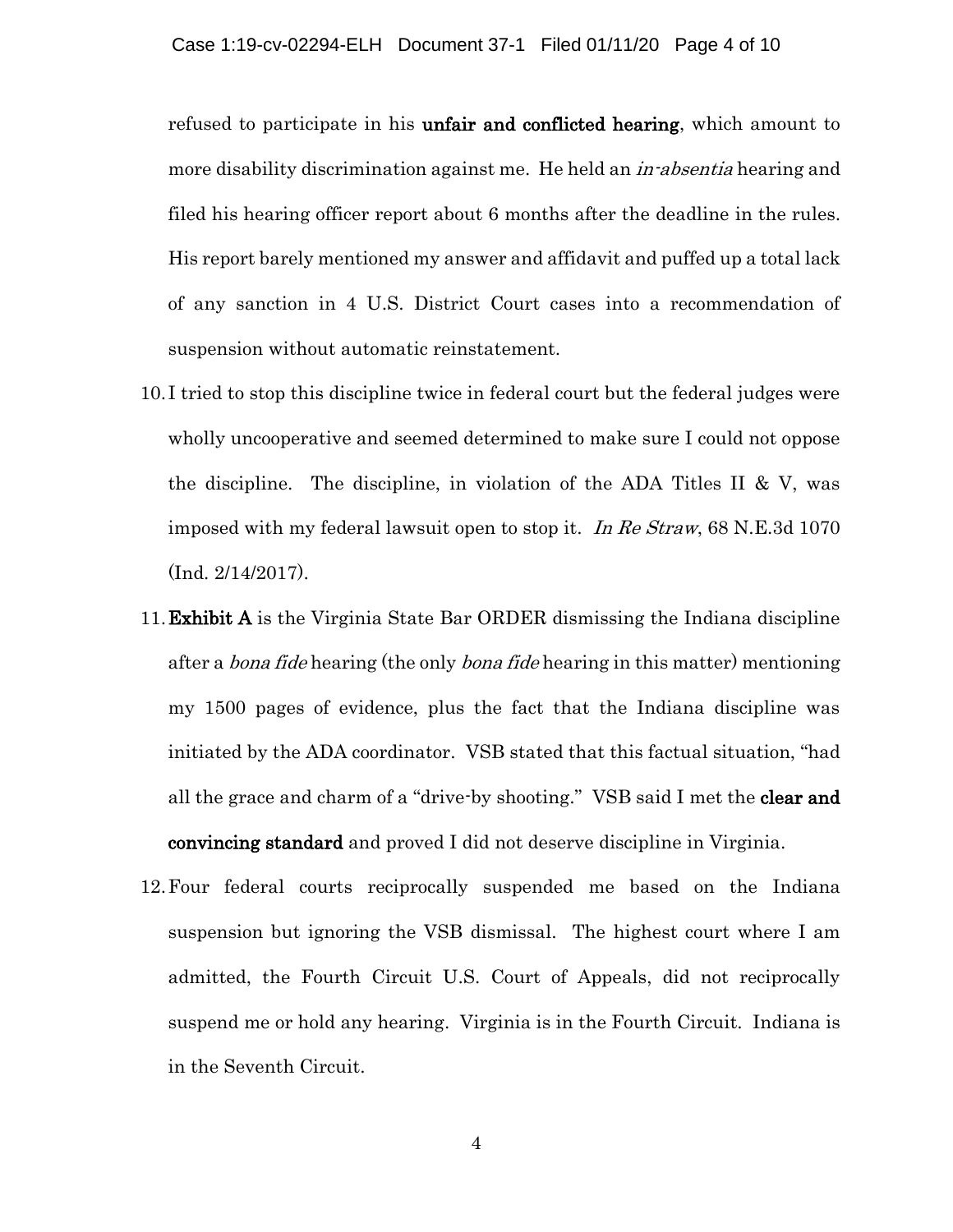- 13. None of the 4 U.S. District Courts that suspended me gave me any hearing whatsoever before suspending me as Indiana requested them to do. These four courts are in the caption. The 7th Circuit has been absolutely hostile and disagreeable, claiming that I was not entitled to an actual hearing, but only the "opportunity" for a hearing before in fact losing 5 law licenses to a 1,054 day suspension. *Straw v. U.S. District Court*,  $17\text{-}2523$  (7<sup>th</sup> Cir. 2017). **Three** years of suspension as of  $2/14/2020$ . However, when the 7<sup>th</sup> Circuit said this, it had already hired that hearing officer to be a federal judge while he was my **appellee** in my lawsuit to stop the discipline. *Straw v. U.S. District Court, et.* al., 1:18-cv-278-CMH (E.D. Va.) (Dkts. 7  $\&$  20); Straw v. Indiana Supreme Court, et. al., 17-1338 (7th Cir. 7/6/2017).
- 14.Once the 180 days of Indiana suspension expired, I began making pleadings to lift that suspension. None of my 2 dozen pleadings resulted in any relief or indeed any ORDER from August 2017 to January 2020.
- 15.My 5 law licenses (IND, WIWD, ILND, INND, and INSD) have been suspended without any *bona fide* hearing supporting that discipline for 3 years next month. VSB's ORDER has been equally *ignored* by these Midwest courts.

### LACK OF ACCESS TO THE COURTS

16.I made similar motions and pleadings to the Southern District of Indiana to remove the discipline and simply because I asked relief after the 180 days was expired, I was banned from making any filing in that case forever afterwards.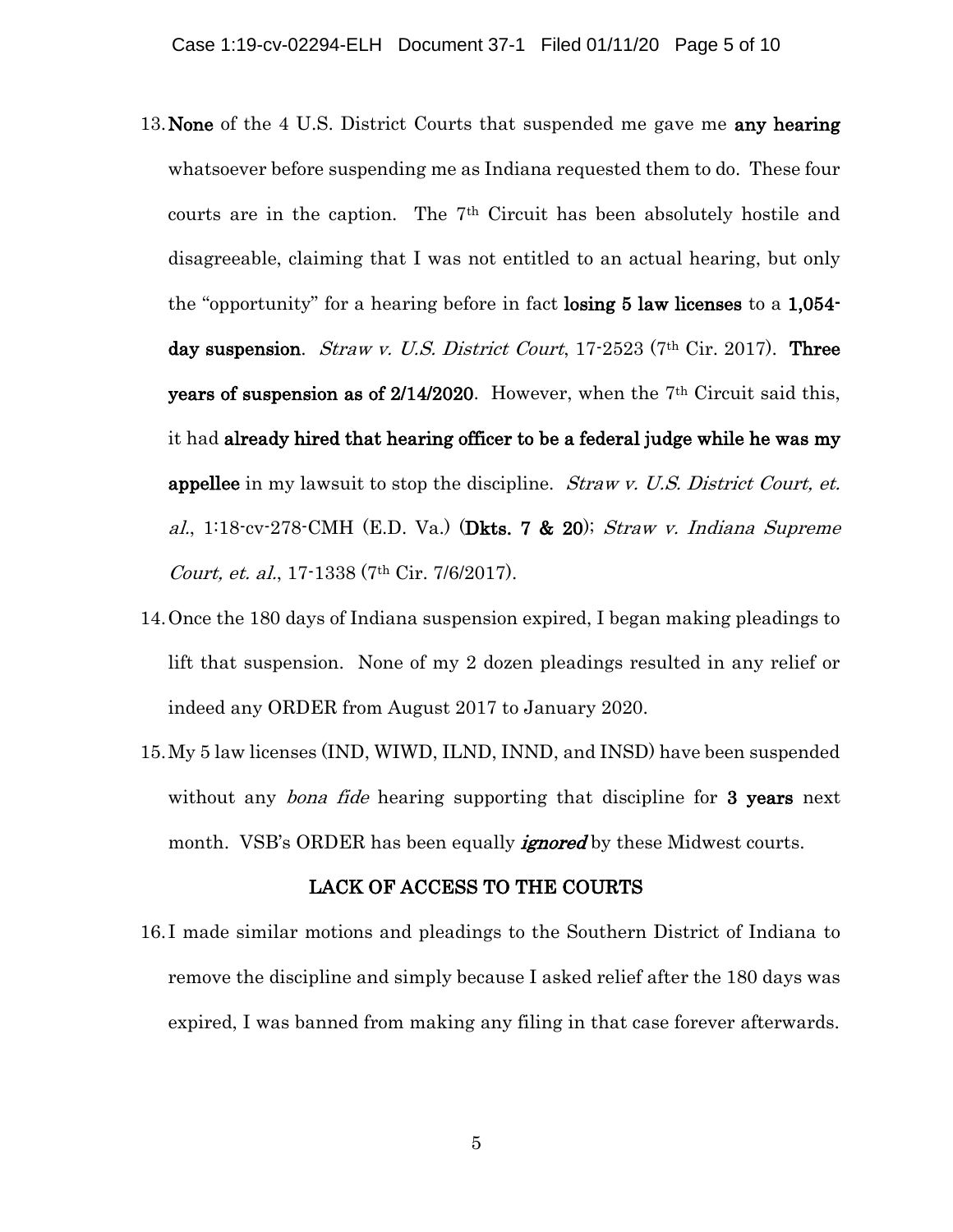This made my non-discipline suspension into **a disbarment** based only on the puffing up a discipline out of thin air by the Indiana Supreme Court.

- 17.I opposed Indiana several more times but was denied. Indiana by counsel stated falsehoods to the federal court in the Southern District of Indiana and obtained more time by stating 29 days after service is still timely for an answer, causing me to lose. This false claim of timeliness was perjury. I reported it to the Court under 18 U.S.C. § 4 and asked relief but was denied. This was the same judge who banned me from my own discipline case: Hon. William T. Lawrence. He committed crimes in the form of **aiding and abetting the perjury** and acting as **an accessory after the fact**. When I appealed to the  $7<sup>th</sup>$  Circuit, the same attitude and behavior appeared. *Straw v. Indiana*,  $18\text{-}2878$  (7<sup>th</sup> Cir. 2018); Straw v. Indiana, 1:17-cv-4158-WTL (S.D. Ind. 2018). The 7<sup>th</sup> Circuit panel included the chief judge, who had threatened me before, and an order was issued banning me from using all of the federal courts in the 7<sup>th</sup> Circuit for any civil lawsuit purpose for 2 years without automatic reinstatement.
- 18.In other words, I do not have the ability to force Indiana to do anything because it just ignores my pleadings FOR YEARS.
- 19.I do not have the ability to ask the federal courts in the 7th Circuit to dismiss the reciprocal disciplines because the 7th Circuit has shut the courts to me. This violates the First Amendment as explained in *McDonald v. Smith*, 472 U.S. 479, 486 (1985). See also, *California Motor Transport Co. v. Trucking* Unlimited, 404 U.S. 508, 510, 92 S.Ct. 609, 611, 30 L.Ed.2d 642 (1972). In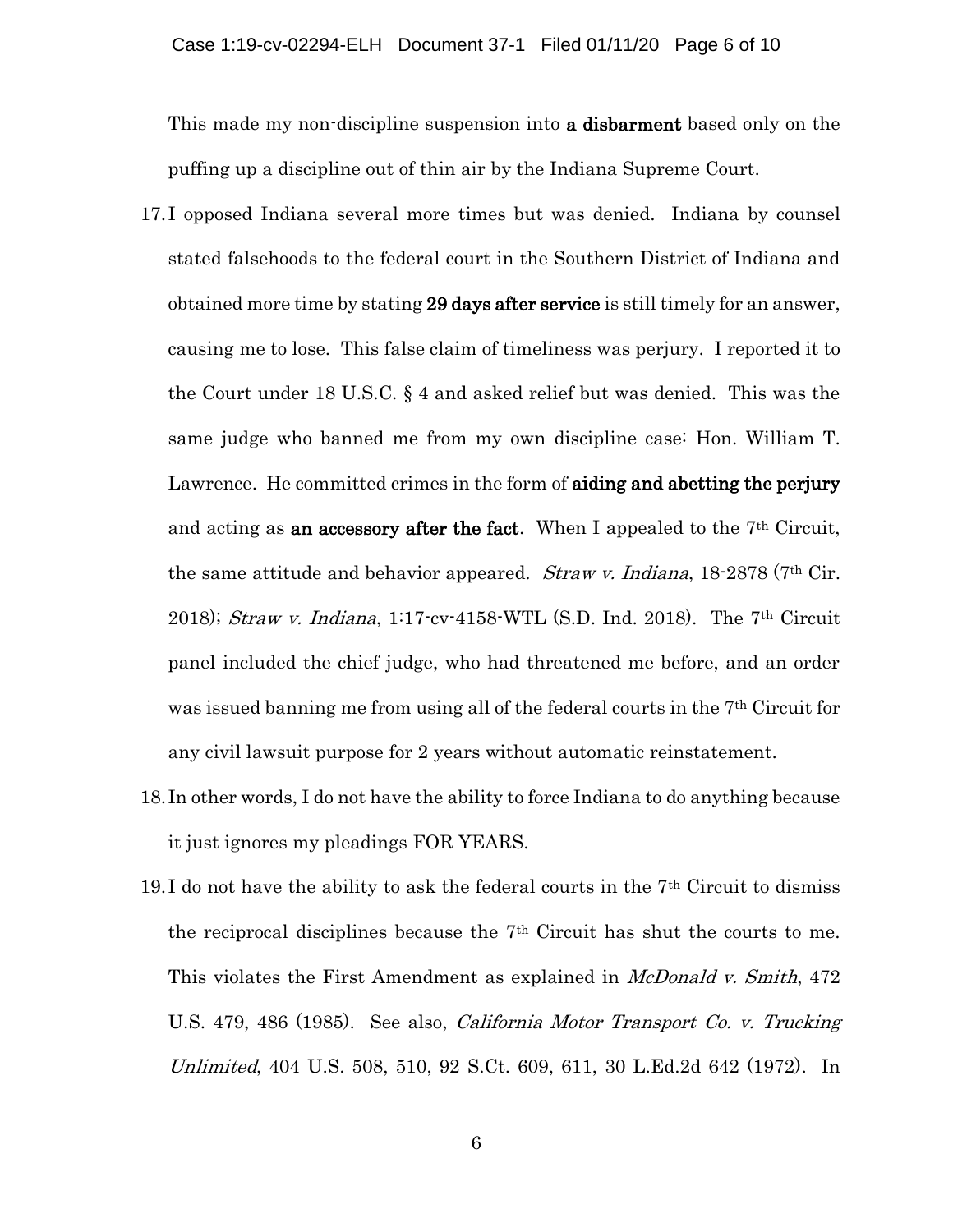these cases, the petitioning right is considered among the most precious rights in the Bill of Rights and the right to use federal courts is one of those First Amendment petitioning rights. My right to use the courts was banned. And when I tried as an ADA Title II tester to force local governments to remove snow from their sidewalks, the 7th Circuit denied me and threatened me because the 7th Circuit implied there is a limit to the number of appeals one can take. *Straw v. Streamwood, et. al.*, 17-1867 (7<sup>th</sup> Cir. 2018). The 7<sup>th</sup> Circuit appears to have penchant for violating the First Amendment and restricting use of the ADA even to keep the sidewalks clear for disabled people.

- 20.What happened here is that I made a petition against over a decade of discrimination in 2014 and the Indiana Supreme Court **retaliated**. I sought federal court assistance against the Indiana process by petitioning for relief and the federal courts **retaliated**. Now, I cannot use the courts in the  $7<sup>th</sup>$  Circuit because I defended myself and my disability work and for no other reason.
- 21.And so, I sit in poverty on SSDI at \$1,188 per month after my public service sacrifices to 400 Indiana Courts and the United States Marine Corps and these judges violate me. So, I ask for the following relief from this Court.

#### WRIT OF MANDAMUS REQUESTED

- 22.The Indiana Supreme Court should be mandated to remove all discipline from my law license, making it never disciplined as a matter of law.
- 23.The following 4 U.S. District Courts must be mandated to remove all discipline from my licenses and restore them to a pristine and active in good standing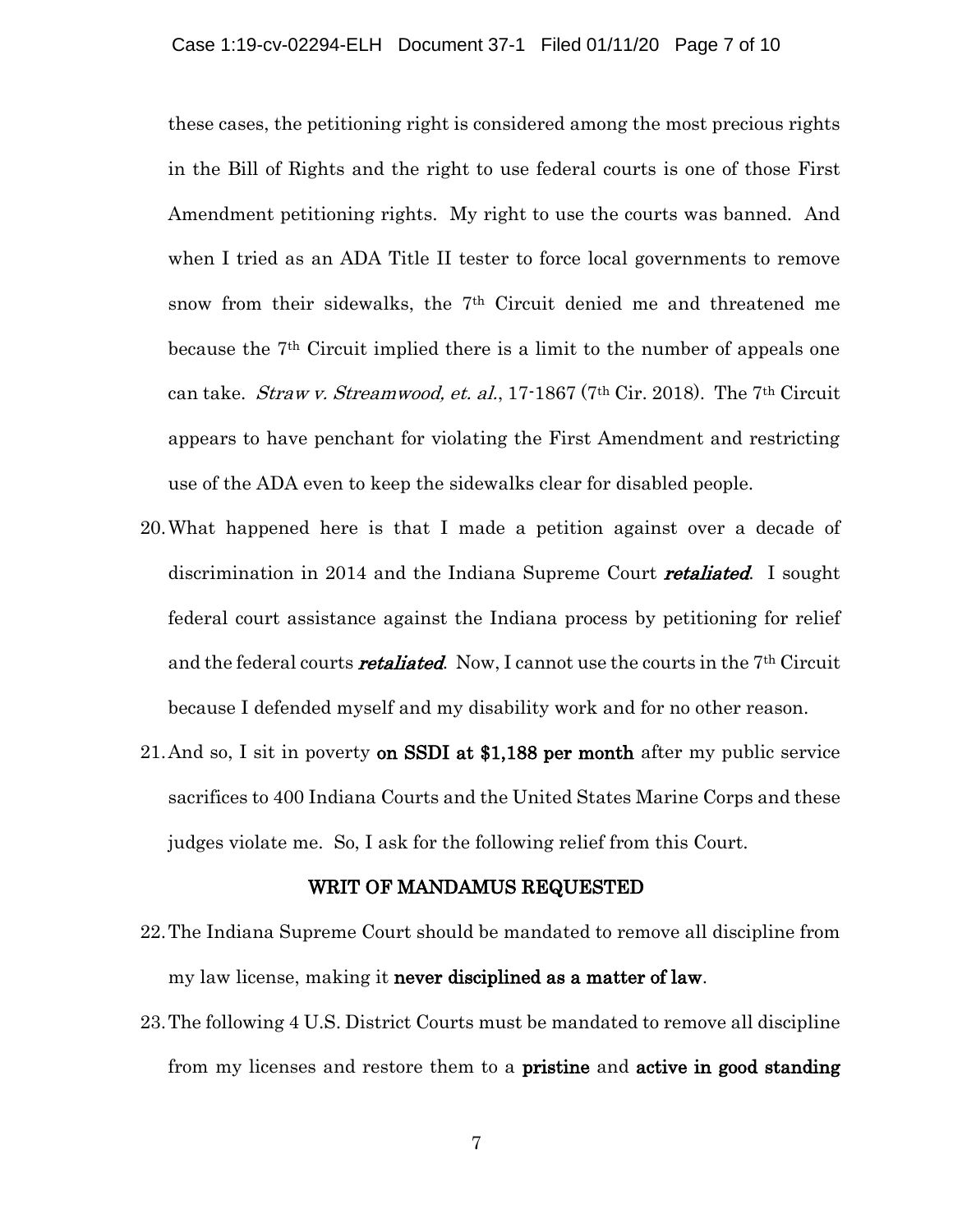state, never disciplined as a matter of law: Western District of Wisconsin; Northern District of Illinois; Northern District of Indiana; and the Southern District of Indiana.

#### WRIT OF PROHIBITION REQUESTED

- 24.Due to the absolutely hostile attitude of federal courts in the 7th Circuit in resisting disability rights and the pervasive abuse of the word "frivolous" solely to cause disciplinary trouble to a national disability rights leader, the following should be prohibited with respect to me.
- 25.First, no judge in the United States may use the word frivolous or criticize my ADA or constitutional law cases. If I am wrong, they can dismiss my lawsuit, but the word frivolous has been used so freely and so abusively, it must no longer be used against me either at the 7<sup>th</sup> Circuit, any of the above U.S. District Courts, by the Indiana Supreme Court, anywhere else in the USA.
- 26.Next, no judge or court in the 7th Circuit or the Indiana Supreme Court or any Indiana court or elsewhere may discipline the law licenses of Andrew U. D. Straw without the express prior permission and approval of the U.S. Supreme Court. All bans and restrictions on his use of any state or federal courts must be prohibited. When Straw seeks a license elsewhere, it must be granted.
- 27.Any lawyer who attempts to impose any discipline on Straw, such as threatening FRCP Rule 11, must be ordered to show cause why contempt of the U.S. Supreme Court should not issue, including criminal contempt.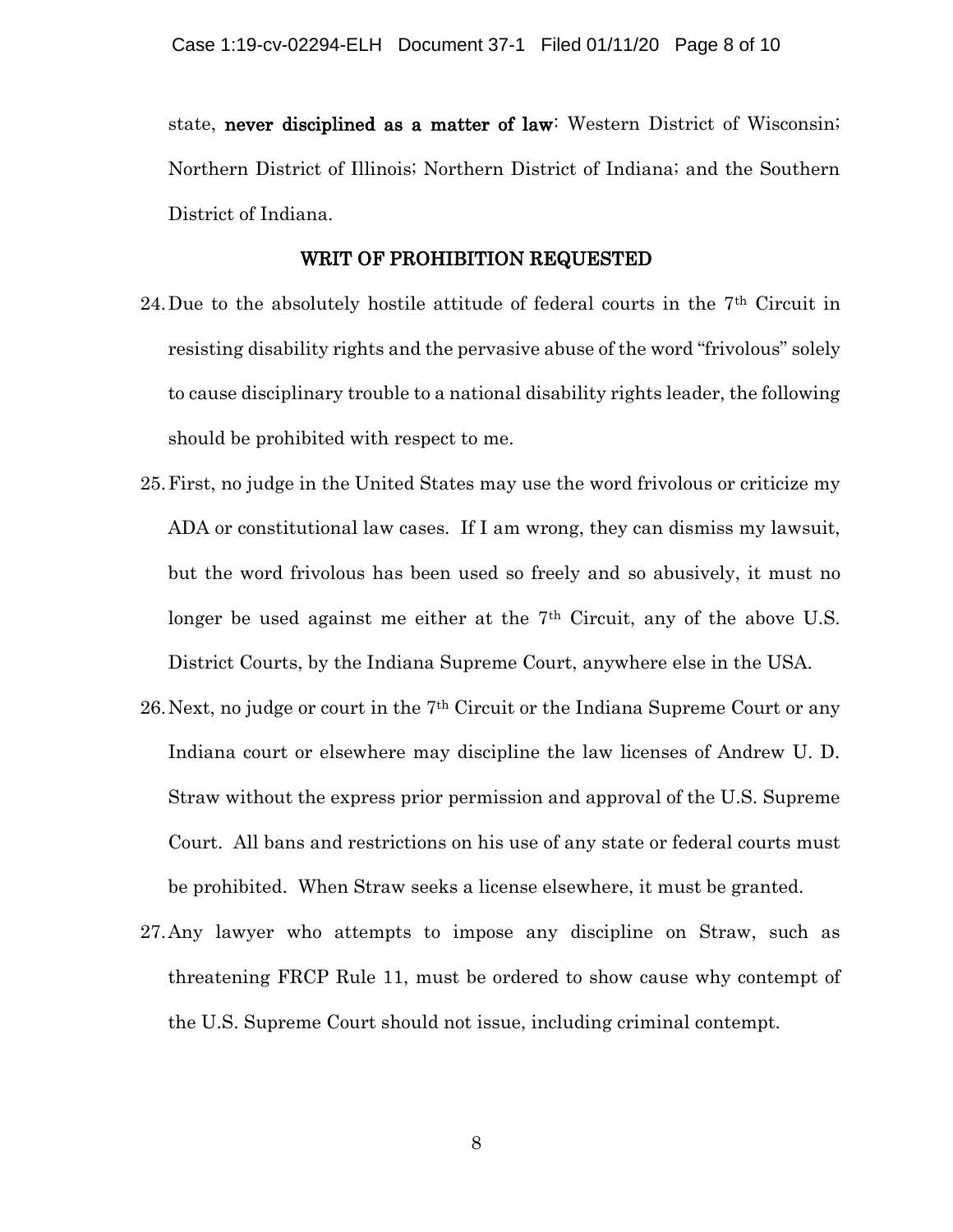- 28.There shall be a presumption that Andrew Straw's disability arguments are plausible and may not be punished. This is justified by the extremely broad and expansive reach of the ADA and the Rehabilitation Act, as well as the abuses on Mr. Straw that were wholly inexcusable.
- 29.Indiana is implementing a policy of discriminating against lawyers with disabilities and I cannot fight it in a federal circuit that is equally hostile and unreasonable. This is why I filed a lawsuit against Indiana in Maryland. Straw v. Indiana, 1:19-cv-03034-SAG (D.MD). Indiana's attitude in banning all disabled people from being lawyers is diametrically opposed to the civil rights attitude of the U.S. Supreme Court. The Court has been encouraging deaf lawyers to join the Supreme Court bar and the Chief Justice of the United States even used American Sign Language at such a ceremony in 2019.

30.An injunction should issue achieving all of the above.

I, petitioner Andrew U. D. Straw, verify that the above facts and allegations are true and correct under penalty of perjury. This PETITION is made in good faith. Dated this 3rd Day of January, 2020.

Respectfully,

Runner U. D. Straw

s/ Andrew U. D. Straw 700 12th ST NW STE 700, PMB 92403 Washington, D.C. 20005 T (802) 552-3030 Email: andrew@andrewstraw.com